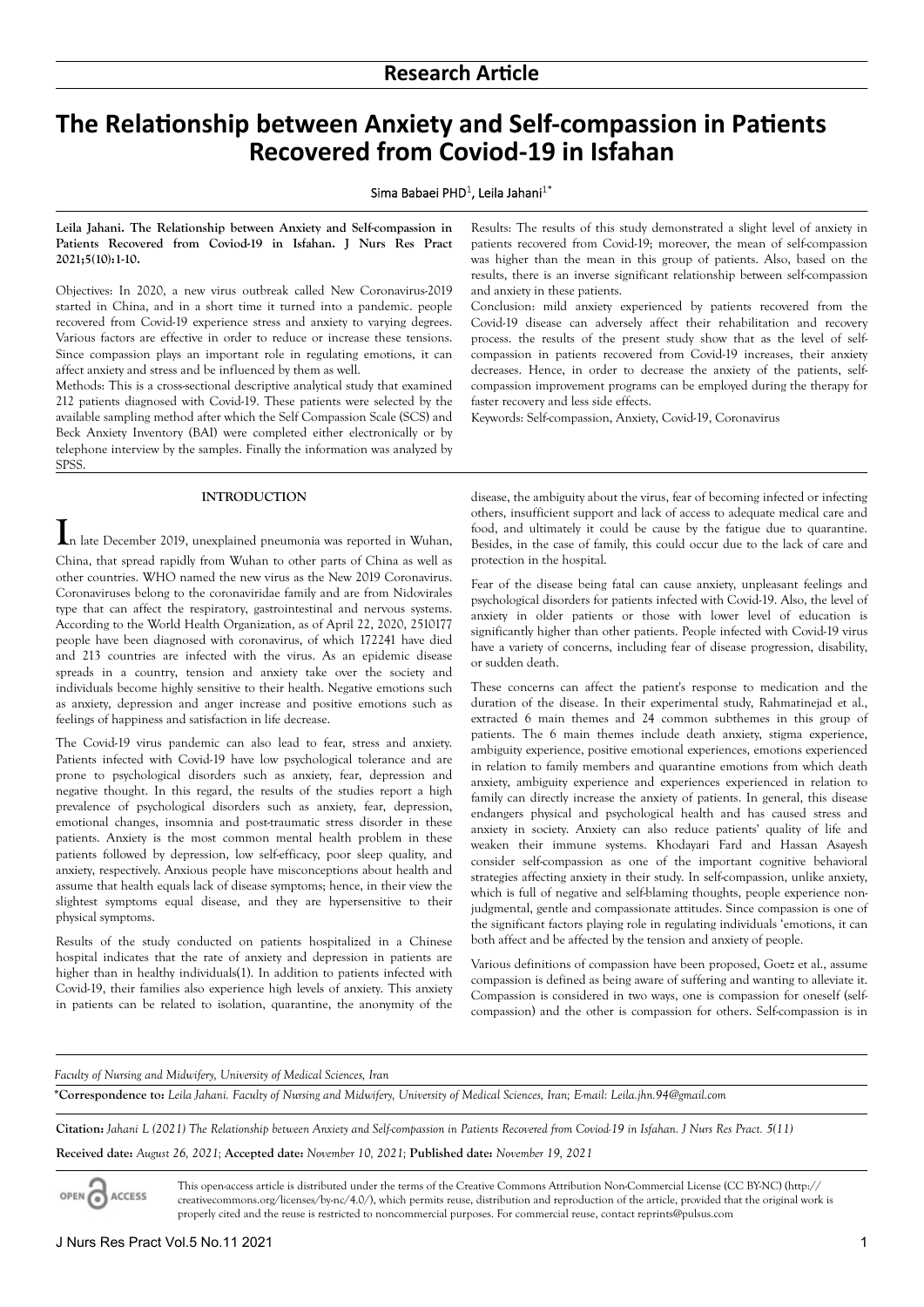fact sending love and compassion to oneself and includes three components of self-kindness versus self-judgment, common humanity versus isolation, and mindfulness versus over identification. Thus, compassion evokes emotions in the face of suffering and is a stimulus to help oneself or others. According to what has been said, compassion can be related to emotions such as stress and anxiety that patients with Covid-19 virus experience. Therefore, the aim of this study was to determine the relationship between anxiety and self-compassion in patients recovered from Covid-19 disease, which can provide a basis for appropriate interventions for their physical and mental health.

#### **METHODS**

The present study is a descriptive cross-sectional analytical study. The study population consists of recovered patients from Covid-19 virus and the research environment are training Covid-19 hospital centers in Isfahan. Sampling was performed by available method among patients with Covid-19 virus who were hospitalized, recovered and discharged in the mentioned hospitals from October to January 2020. First, the information of patients recovered from Covid-19 was extracted through the records of patients in selected medical centers with the written permission of the head of the archive, determining the duration of access to the archive and completely without name and identity, and patients whose inclusion criteria included testing positive for Covid-19 by a doctor, undergoing treatment in the selected medical centers of Covid-19 under the supervision of the university of Isfahan Medical Sciences, having satisfaction and willingness to participate in the study, having no known cognitive impairment or mental illness and being over 18 years old were selected. Then, due to ethical considerations, one of the staff who the patient knew made phone calls to inform the patient about the characteristics, goals and implementers of this study and measured their willingness to participate in this study. After confirming the patient's desire and consent to participate in the study, the patient has set the appropriate date and time for the research facilitator to contact him and the patient's contact number has been provided to the facilitator with his/her consent. Finally, 212 recovered patients from Covid-19 who wished to participate in the study entered the study with full satisfaction and knowledge. During the telephone call with the patient, the facilitator fully explained the details of the present study and how to perform it to the patients, and the patient chose how to complete the questionnaires (electronically or by telephone interview). In this study, to evaluate the level of anxiety and self-compassion, Beck Anxiety Inventory (BAI) with Cronbach's alpha of 0.9 and Self-Compassion Scale of Neff with Cronbach's alpha of 0.7 were employed respectively.

Beck Anxiety Inventory designed to measure adult anxiety contains 21 questions whose answers are scored in a four-part spectrum. Total score can vary from 0 up to 63. Score 0 to 7 indicates the lowest or no anxiety, 8 to 15 Mild anxiety, 16 to 25 moderate anxiety and 26 to 63 severe anxiety. Self-Compassion Scale with 26 questions in 6 areas of Self-Kindness, Self-Judgment, Common Humanity, Isolation, Mindfulness, and Overidentified examines self-compassion. In this questionnaire, each question can have a minimum of 1 and a maximum of 5 scores. In the calculation, the questions that are in the three areas that have a negative charge, namely self-judgment, isolation and over-identified get their score reversed. Finally, the minimum score can be 26 and the maximum can be 130 indicating the higher level of self-compassion.

Questionnaires and satisfaction forms were prepared in the form of Google and its link is available through WhatsApp to the samples that chose the method of completing the electronic form. 188 people who entered this study completed the electronic form of consent, demographic information questionnaires, self-compassion and anxiety. The other 24 people, who chose the method of completing the questionnaires in the form of telephone interviews, were asked for their consent orally and the questions of the questionnaires in the form of telephone interviews, and the answers were entered in the printed form of the questionnaires. Later, the information was extracted from the questionnaires and entered into SPSS software and the results were analyzed.

#### **RESULTS**

Based on the findings of this study, descriptive indicators showed that 139 of respondents were female and 73 were men; moreover, 152 of them were married and 60 of them were single.

**Table 1**: Demographic Information of Statistical Sample

| <b>Indic</b><br>ator | Gender     |      | Marit<br>al<br><b>Statu</b><br>s | Educ<br>ation |             |                           |           |           |     |
|----------------------|------------|------|----------------------------------|---------------|-------------|---------------------------|-----------|-----------|-----|
| Grou<br>р            | Fema<br>le | Male | Singl<br>e                       | Marri<br>ed   | No<br>diplo | Diplo<br>ma &             | BA/B<br>S | MA/M<br>S | PhD |
|                      |            |      |                                  |               | ma          | Colle<br>ge<br>degre<br>е |           |           |     |
| N                    | 139        | 73   | 60                               | 152           | 28          | 52                        | 95        | 29        | 8   |

A single sample t-test was used to assess anxiety status among patients with Covid-19. The findings presented in Table 2 show that the mean anxiety of those recovered from Covid-19 is 12.61. According to Beck Anxiety Inventory, it can be said that the average anxiety level of patients recovered from Covid-19 indicates the presence of mild anxiety among them. The results of the t-test also show that the mean obtained is significant.

**Table 2**: The Description of Anxiety status of patients recovered from Covid-19

| Variable | Mean  | SD   |          | Mean<br><b>Difference</b> | Sig   |
|----------|-------|------|----------|---------------------------|-------|
| Anxiety  | 12.61 | 9.76 | $-28.17$ | $-18.86$                  | 0.001 |

Then, as the findings in Table 3 show, the average of self-compassion (3.14) being higher than the average (3) is evaluated in the range of 5 scale, and among the components of self-compassion, humanity has the highest average (3.29) and over-identified has the lowest average (2.98). The value of t calculated in all components except the over-identified is at the level of 0.01 and more than the critical level of t that is, the range of -1.96 to 1.96. Therefore, the mean difference is significant and considering the value of t and the mean, the over-identified is at the intermediate level.

**Table 3**: Description of Self-Compassion Status and Its Components

| Variable                | Mean | <b>SD</b> | Т        | Mean<br><b>Difference</b> | Sig   |
|-------------------------|------|-----------|----------|---------------------------|-------|
| Self-<br>kindness       | 3.22 | 0.755     | 4.42     | 0.229                     | 0.001 |
| Self-<br>judgment       | 3.12 | 0.748     | 2.49     | 0.128                     | 0.013 |
| Humanity                | 3.29 | 0.669     | 6.44     | 0.295                     | 0.001 |
| Isolation               | 3.05 | 0.399     | 1.97     | 0.054                     | 0.049 |
| <b>Mindfulnes</b><br>s  | 3.28 | 0.665     | 6.16     | 0.281                     | 0.001 |
| Over-<br>identified     | 2.98 | 0.813     | $-0.359$ | $-0.0200$                 | 0.720 |
| Self-<br>compassio<br>n | 3.16 | 0.445     | 5.32     | 0.162                     | 0.001 |

In addition, as shown in table 4, the results of the correlation matrix between the components of self-compassion and anxiety indicate a significant relationship between most components. Based on the results of the table, there is a negative and statistically significant relationship between self-compassion and anxiety ( $r = 0.205$ , and P $\leq 0.05$ ).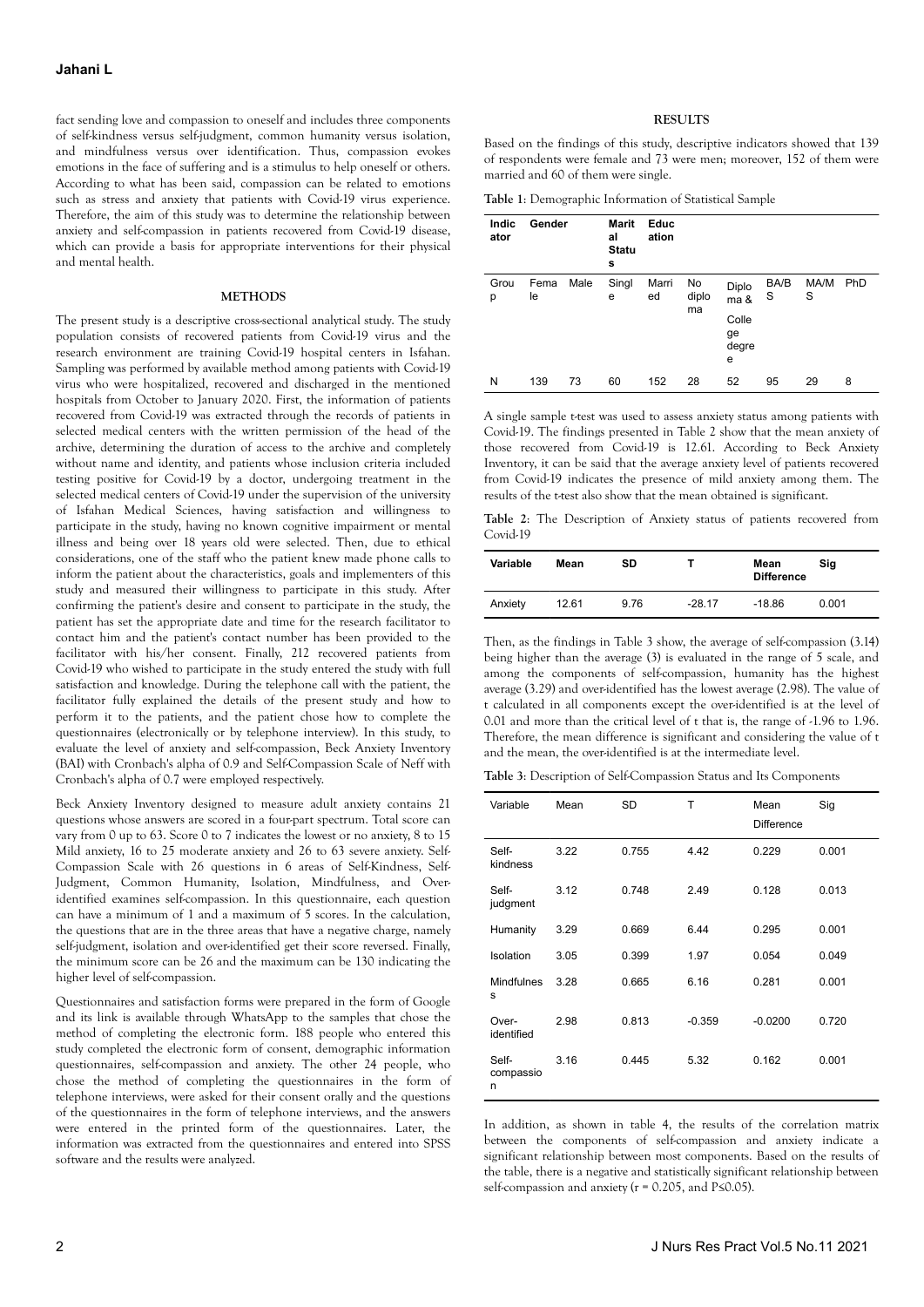**Table 4**: Correlation Matrix between Self-Compassion and Anxiety Components

| Self-compassion<br>& Anxiety | The<br>amount<br>correlation | of The direction<br>correlation | of Sia |
|------------------------------|------------------------------|---------------------------------|--------|
| Self-kindness                | 0.135                        | negative                        | 0.049  |
| Self-judgment                | 0.164                        |                                 | 0.017  |
| Humanity                     | 0.135                        | negative                        | 0.050  |
| Isolation                    | 0.146                        | positive                        | 0.033  |
| Mindfulness                  | 0.089                        | positive                        | 0.198  |
| Over-identified              | 0.274                        | negative                        | 0.001  |
| Self-compassion              | 0.205                        | negative                        | 0.03   |

In order to examine whether the components of self-compassion can predict anxiety of those recovered from Covid-19 or not, multivariate regression has been employed simultaneously. Before performing regression, multiple nonalignment between self-compassion components as predictor variables have been checked by VIF test and its results are presented below:

**Table 5**: Investigation of Non-co-alignment of Independent Variables

| Alignment statistics |           |       |  |  |  |
|----------------------|-----------|-------|--|--|--|
|                      | Tolerance | VIF   |  |  |  |
| Self-kindness        | 0.856     | 1.168 |  |  |  |
| Self-judgement       | 0.576     | 1.737 |  |  |  |
| Humanity             | 0.952     | 1.050 |  |  |  |
| Isolation            | 0.998     | 1.00  |  |  |  |
| Mindfulness          | 0.908     | 1.102 |  |  |  |
| Over-identified      | 0.908     | 1.102 |  |  |  |

Tolerance statistics and variance inflation factor were evaluated. A high value of 0.1 for tolerance and less than 10 for the variance inflation factor indicates no problem in fitting the regression model. The results of the statistics indicate that there is no harmful alignment between the independent variables. Considering all the evaluations, the data can be considered appropriate for the implementation of the regression model and the obtained results can be considered valid. Therefore, the conditions of the regression test are provided:

**Table 6**: Stepwise Regression Results for Predicting Anxiety based on Self-Compassion Components

| <b>Steps</b>   | Predicti<br>ve<br>Variable<br>s | R     | R <sub>2</sub> | в        | <b>Beta</b> | т        | P     |
|----------------|---------------------------------|-------|----------------|----------|-------------|----------|-------|
| First<br>step  | Over-<br>identifie<br>d         | 0.274 | 0.075          | $-0.157$ | $-0.274$    | $-4.129$ | 0.001 |
| Second<br>step | Over-<br>identifie<br>d         | 0.305 | 0.093          | $-0.153$ | $-0.265$    | $-4.07$  | 0.001 |
|                | Isolatio<br>n                   |       |                | 0.157    | 0.135       | 2.05     | 0.042 |

Finally, in answer to the question of whether the components of selfcompassion have the ability to predict anxiety and to determine the share of each predictor variable in the prediction, stepwise regression was used. As the above table shows, in the first step the over-identified entered and the correlation coefficient value is 0.274. In the second step, the isolation entered the equation and the correlation coefficient increased to 0.305, the other components of self-compassion have been excluded from the final equation because they did not increase the correlation. In addition, to determine the contribution of each dimension of self-compassion to anxiety based on regression coefficients in the second step, it can be stated that the value of over-identified and isolation is -0.265 and 0.135, respectively.

### **DISCUSSION**

The aim of this study was to investigate the relationship between anxiety and self-compassion in patients recovered from Covid-19 in Isfahan. The results showed that the level of anxiety in patients recovered from Covid-19 is at a low level. Existence of anxiety in individuals during the epidemic in Iran India, Bangladesh, Italy, Spain in the previous studies have shown that it can be due to isolation and quarantine or fear of re-infection. Fear of a fatal disease can also cause anxiety. Hence, most of the patients recovered from Covid-19 fear the deterioration, disability, or even sudden death.

In this regard, the results of a study by Moghanibashi-Mansouria as "Assessing the Level of Anxiety in Iranians during the Outbreak of Covid-19" shows the increase of anxiety in the community during the outbreak of Covid-19. In the study, 10,754 ordinary people of the community electronically completed a three-part questionnaire including demographic information, Covid-19 information and anxiety assessment, and after analyzing the data, the results showed that anxiety levels are higher among women, people who follow Covid-19 news, and people whose friend, or family member has been infected with Covid-19. In this regard, the researcher suggests the employment of treatment system of psychological interventions, especially in high-risk groups to reduce the anxiety. Patnike et al. (2020) also assessed the anxiety of 505 Indian adults (over 18 years of age) by sending a pandemic-related anxiety assessment questionnaire (used in the Ebola and H1N1 pandemics). The researchers provided the electronic form of the questionnaire to the participants via email or WhatsApp. After receiving the answers, the results were analyzed by SPSS 20 and the results showed that 41.6% of people were anxious to be infected again, 50.1% were anxious about the infection of family members, and 56.7% of people were anxious to meet others. In the meantime 80% of people used masks and 96.8% followed hand hygiene (hand washing). Finally, this study manifested that the Covid-19 pandemic is more than a concern and has caused anxiety among Indian adults. In this study, the researcher suggested that online education may be effective in improving this situation. Also in another study, Sharma et al. (2020) assessed the psychological status, anxiety level and depression of people who have been in quarantine during the outbreak of Covid-19. Researchers designed an online questionnaire including demographic information, social status, level of anxiety and depression, and psychological status.

This questionnaire was completed by 181 participants with an average age of 21 to 30 years old. The general health of the participants was relatively good, but their social status was often poor, which the researcher said could be due to government laws or the quarantine situation during the Covid-19 Pandemic. The results showed that 60.8% of the participants were often nervous and 50% of them showed symptoms of anxiety and depression. The final results of the study indicate the existence of negative emotions (anxiety, depression and social status) in people who were in quarantine, which leads to a decrease in quality of life and life satisfaction. The prevalence of Covid-19 has also been measured in other groups of the community. For example, Anxiety and stress in high school students during the Covid-19 epidemic were assessed. 116 students (72 males and 44 females) completed the PSS-4 and PHQ-4 questionnaires and then evaluated data demonstrated that 37% of the samples were anxious and 31% were depressed. Moreover, although the level of stress of university students was not significantly different than students who went to school, the level of anxiety and depression of university students were higher than students who went to school, and especially higher in women than men.

In addition to anxiety, the present study also examined the rate of selfcompassion in patients recovered from Covid-19, and the results showed that the mean score of self-compassion in patients recovered from Covid-19 is above average. In this regard, a study examining the effects of quarantine and mental health during the outbreak of Covid-19 disease in Spain showed